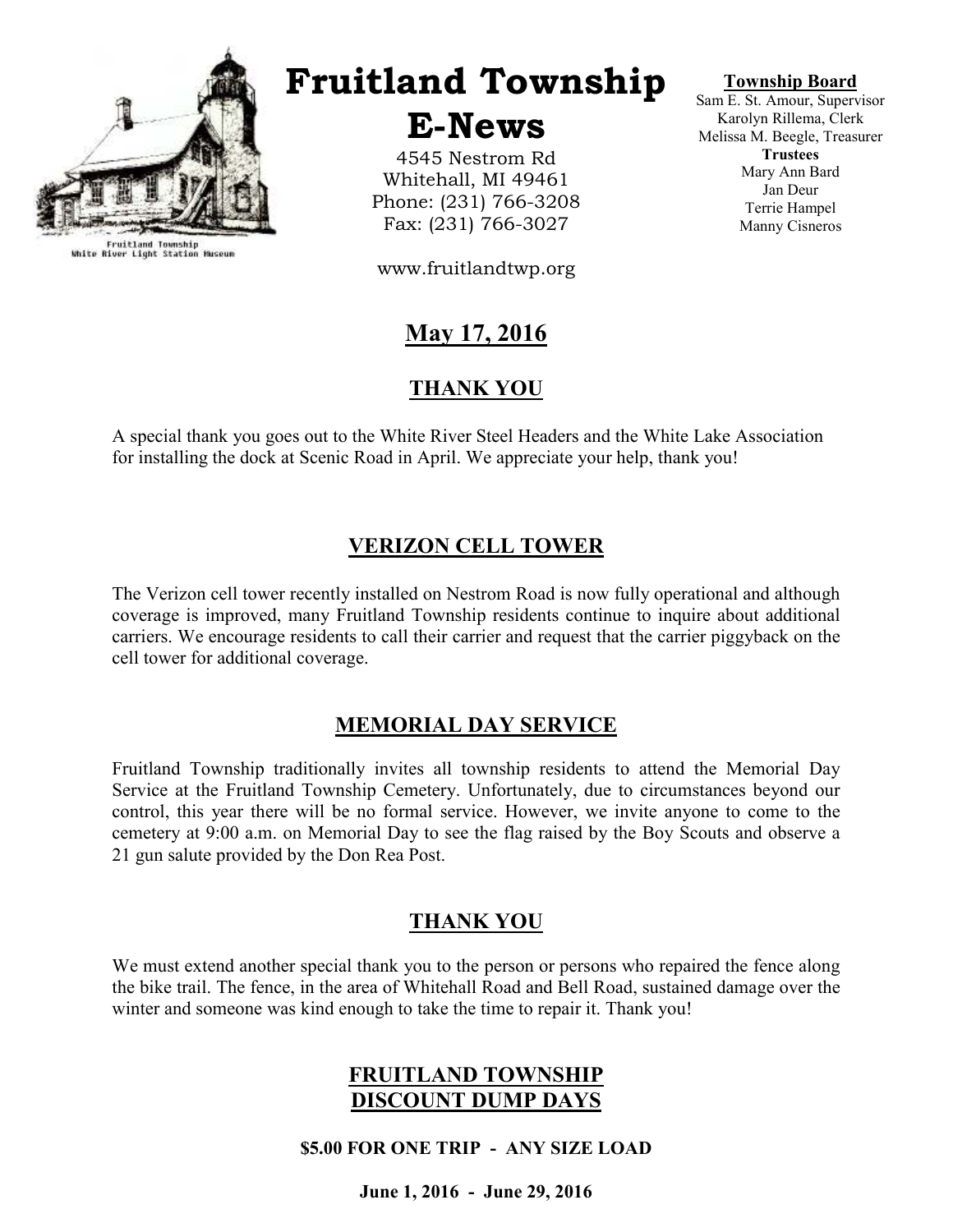Fruitland Township residents/property owners may pick up and pay for their \$5.00 discount dump card at the Fruitland Township Hall *beginning May 2, 2016*. Office hours are: Monday-Thursday 8:00 a.m. – 4:00 p.m.

and Friday 8:00 a.m. – Noon

The card entitles you to one trip to the Fruitland Township Sustainability Center with any size load for \$5.00 during the month of June 2016. You must bring the discount dump card with you to get the \$5.00 deal.

> NOT ACCEPTED: Appliances with Freon, stumps, paint, cement, aerosol cans, propane tanks, hazardous waste, medicine bottles. Charges will apply for tires.

> > \*\*FRUITLAND TOWNSHIP RESIDENTS ONLY\*\*

## WHITE RIVER LIGHT STATION

The White River Light Station opens for the season on May  $27<sup>th</sup>$  at 10:00 a.m. Hours are Tuesday-Sunday from 10:00 a.m. – 5:00 p.m., closed on Monday. Prices to tour the museum and climb the tower are \$5 for adults and \$2 for children 12 and under. There are many events scheduled for the summer of 2016:

**Friday, June 17, 2016:** Yoga on the Lawn at the White River Light Station starting at 9:30 a.m. The session will be conducted by White River Yoga. Bring your yoga mats or large towels and water to drink and join SPLKA for Yoga. Rain date: Friday, June 24, 2016.

**Friday, July 8, 2016:** Yoga on the Lawn at the White River Light Station starting at  $9:30$ a.m. The session will be conducted by White River Yoga. Bring your yoga mats or large towels and water to drink and join SPLKA for Yoga. Rain date: Friday, July 15, 2016.

**Thursday, July 14, 2016:** Bring your chairs for an evening concert featuring Sweet Wednesday beginning at 7:00 p.m. Sweet Wednesday's songs spin tales that allow the listener to peek into the human soul in its most intimate and musical moments. Singer song writer Dave Falk and Lisa Housman met in 2001 and immediately knew there was a songwriting, performing chemistry at work. Since then, the duo has released three albums to critical acclaim, toured extensively and been featured on radio and television programs throughout the U.S. and abroad. The light station will be open additional hours July  $14<sup>th</sup>$  from 6:00-8:00 p.m. Rain location: Fruitland Township Hall, 4545 Nestrom Road.

**Saturday, July 23, 2016:** Bring your chairs for an afternoon concert featuring W.M. I Dulcimer Friends beginning at 2:00 p.m. They are a group of acoustic musicians that between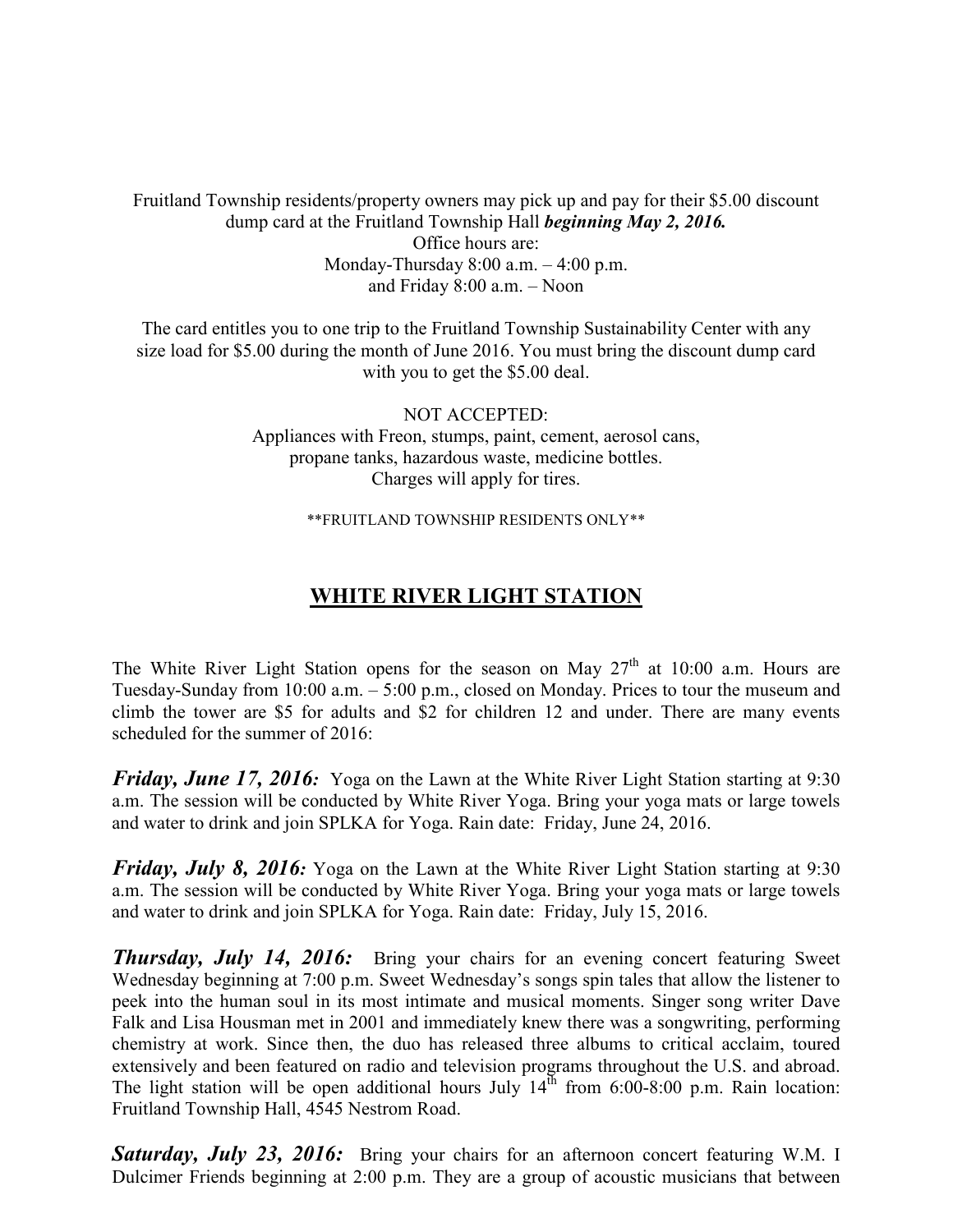them have decades of experience playing folk music, the music of our ancestors handed down through time. This is the music played in grange halls for square dances. The musicians will be playing dulcimers, guitars, and fiddles to mention a few. They play for the love of music. Bring the family, your blankets or lawn chairs and enjoy an afternoon of folk inspired music while visiting and exploring the White River Light Station. The museum and tower will also be open for the standard admission charge. Rain location: Fruitland Township Hall, 4545 Nestrom Road.

**Thursday, July 28, 2016:** The WRLS will hold an evening concert featuring Wyatt and Shari Knapp beginning at 7:00 p.m. Known for their sparkling vocals, lush harmonies, and tasteful blend that sets them apart, this personable and engaging husband-wife duo has warmed the hearts of audiences throughout Michigan and beyond. While remaining true to their traditional and Americana roots, their music reaches into genres as rich and diverse as bluesy folk, "high lonesome" bluegrass, and timeless classics of the 1940's. Shari's rhythm guitar provides a pleasing foundation for Wyatt's finger-style and flat-picking guitar leads, as the two serve up fresh arrangements of obscure covers, time-tested favorites and original tunes for audiences of all ages. Remember to bring your lawn chairs. The light station will be open additional hours July  $28^{th}$  from 6:00-8:00 p.m. Rain location: Fruitland Township Hall,  $4545$ Nestrom Road.

**Friday, August 5, 2016:** Yoga on the Lawn at the White River Light Station starting at 9:30 a.m. The session will be conducted by White River Yoga. Bring your yoga mats or large towels and water to drink and join SPLKA for Yoga. Rain date: Friday, August 12, 2016.

**Friday, August 5, 2016:** Bring your chairs for an evening concert featuring Roadside Buskers beginning at 7:00 p.m. Roadside Buskers is an acoustic duo that speaks to the heart of Americana and folk music lovers. David Lytle and Ruthie Eilers deliver a high-energy musical experience that ranges from acoustic blues and ballads to songs of the heartland and the struggles of the human spirit. David's driving rhythm guitar and vocals combine with Ruthie's powerful voice and mandolin to bring a duo that is fiery and soulful. The light station will be open additional hours August  $5<sup>th</sup>$  from 6:00-8:00 p.m. Rain location: Fruitland Township Hall, 4545 Nestrom Road.

**Saturday, August 6, 2016:** The WRLS will hold an evening concert featuring Bob Hauslar beginning at 7:00 p.m. Bob has had a fantastic career with the opportunity to work with some of the finest musicians in the world. He puts his heart in every performance, from the smallest house concert to the largest stage. He knows it's all about being in the moment. Most of all he wants to please his audience and let them experience the music in their own unique way. Bob is always open to new and exciting ways to share the music. Remember to bring your lawn chairs. The light station will be open additional hours August  $6<sup>th</sup>$  from 6:00-8:00 p.m. Rain location: Fruitland Township Hall, 4545 Nestrom Road.

## MULTI TOWNSHIP SCRAP TIRE COLLECTION EVENT

Please see the flyer on the next page for more information on the multi Township scrap tire collection event taking place on Saturday, June 11, 2016 from 9:00 am to 2:00 pm.